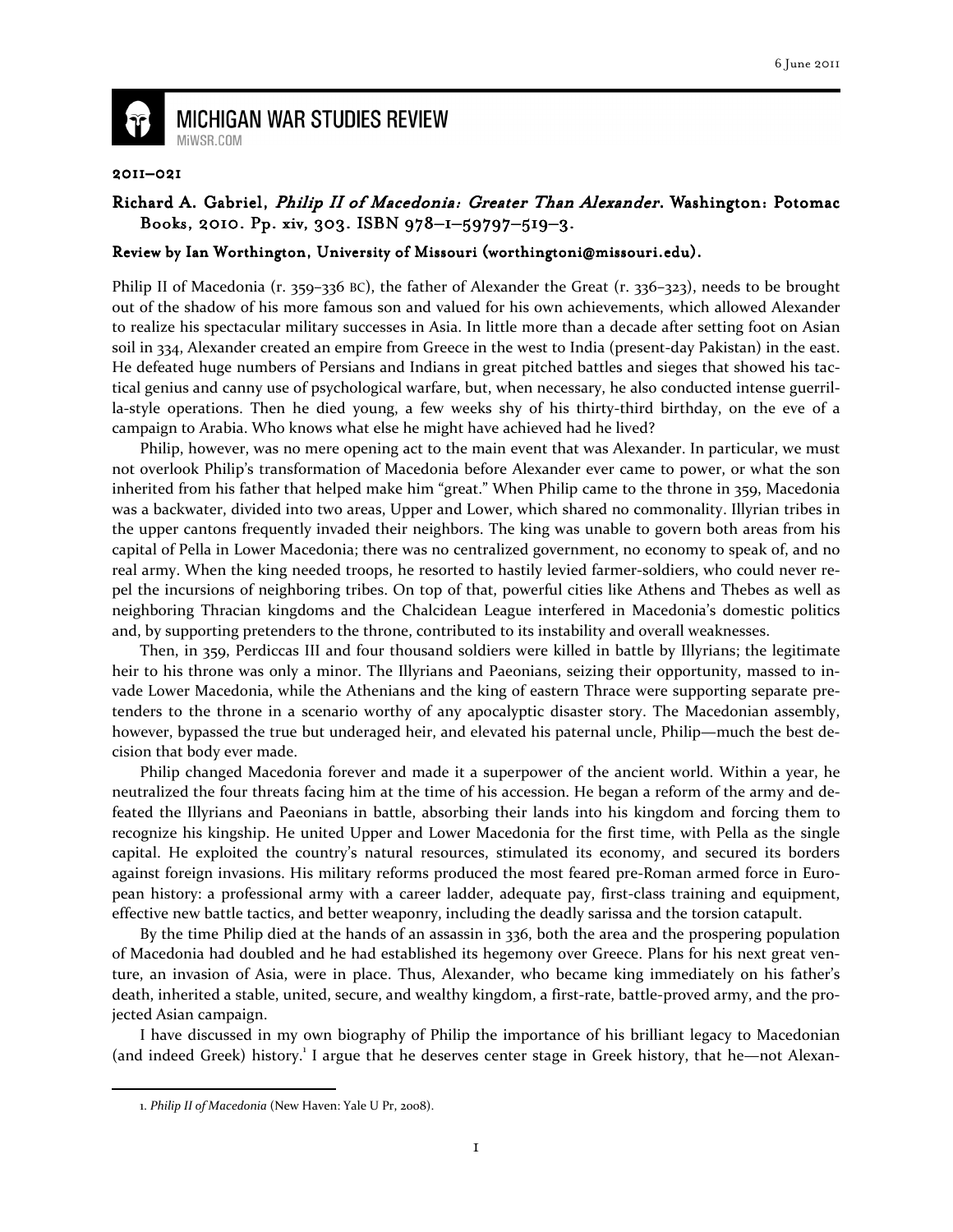der—was Macedonia's greatest king, and that the fourth century ought to be called "the age of Philip and Alexander." In the present book, the prolific military historian Richard A. Gabriel (Royal Military College of Canada) equally emphasizes Philip's critical role in his kingdom's history and in his son's career. He believes, as his book's subtitle asserts, that Philip as king should be elevated over Alexander. This is not a novel view, for Alexander's career had significant downsides. Among other things, his empire fell apart immediately after his death, as power-hungry generals carved it up during three decades of civil war. We have tended to discount this, preferring to see Alexander as "the Great" (surely a questionable title), because what he accomplished, however short-lived, was so remarkable.

 Gabriel tells Philip's story in nine briskly written chapters, stressing military analysis. The first two, largely introductory chapters provide context by sketching Philip's background, youth, and influences, and Macedonia's people and their customs. The third chapter is devoted to Philip's revolutionary military reforms. The next five chapters discuss his relations with his neighbors and the various events of his reign that led to the spectacular expansion of Macedonia and his defeat of the Greeks at the Battle of Chaeronea in 338. That victory allowed him to establish in 337 a Common Peace in Greece, managed by a council that modern scholars call the League of Corinth, by which Philip maintained Macedonian hegemony over the Greeks. The ninth chapter deals with Philip's assassination and the controversy over who was behind it not Alexander and Olympias but the Persian King (240–42). That final chapter offers less than ten pages comparing Philip and Alexander (243–51). There are also some very good maps and battle plans showing the various troop deployments and movements, which admirably support the narrative.

 The strength of Gabriel's book is its focus on Philip as general, strategist, and tactician. The section on "Philip's strategy" (54–59) is especially succinct and judicious. The third chapter, on Philip's changes to the military is particularly good. The reforms did not happen overnight but continued throughout his reign. For example, he founded an engineering corps around 350, nine years after he came to power, which developed the torsion catapult, first used at the siege of Byzantium in 340. Though he treats Philip's military reforms thematically rather than strictly chronologically, Gabriel clearly shows how very different and how much better the Macedonian military machine was after Philip's innovations. A valuable section on the "Macedonian intelligence service" discusses how Philip got information from Greek cities by planting spies in them and paying locals to provide information and to act on his behalf (92–94). Such practices were not peculiar to Philip, however: the Greeks had engaged in them for decades.

 Gabriel's own admirable military experience lends an authenticity to his discussion of Philip that "armchair writers" (like myself) cannot match. This is especially evident in his excellent narration and analysis of Philip's battles. He examines in detail the pivotal Battle of Chaeronea, which forever changed the course of Greek history (214–22). He is not afraid of advancing his own theories on battle tactics and maneuvers even when they fly in the face of received opinion. His account of Chaeronea is a case in point: rather than accepting the traditional view that Philip (on his right flank) feigned a retreat to coax the Athenians on the left flank of the allied line to follow him, thereby opening gaps in their line that he could exploit, Gabriel contends that Philip wanted to disrupt the Athenian phalanx, allowing him to attack it more successfully while the rest of his troops attacked the remaining allied Greek forces at the same time (219–20).

 The single best battle discussion in the book is of Philip's defeat at the hands of the Phocian general Onomarchus in Thessaly in 353 (127–32). In my own book, I virtually dismissed this battle as one of luck: Philomelus happened to lure Philip into a narrow valley, where he had hidden troops and positioned his catapults to wreak havoc on the Macedonians. Philip discovered the trap too late and extricated himself with difficulty, but the defeat was not a major one.<sup>2</sup> Gabriel masterfully demonstrates that this battle and especially Onomarchus's use of terrain had nothing to do with luck; he rightly emphasizes the Phocian's tactical brilliance in completely hoodwinking and outclassing Philip.

Since Philip's generalship was part of his kingship (as it was of Alexander's), any evaluation of his reign must assess his diplomatic and political skills, and Gabriel properly describes Philip's political activities,

 $\overline{\phantom{0}}$ 

<sup>2.</sup> Ibid., 58–59.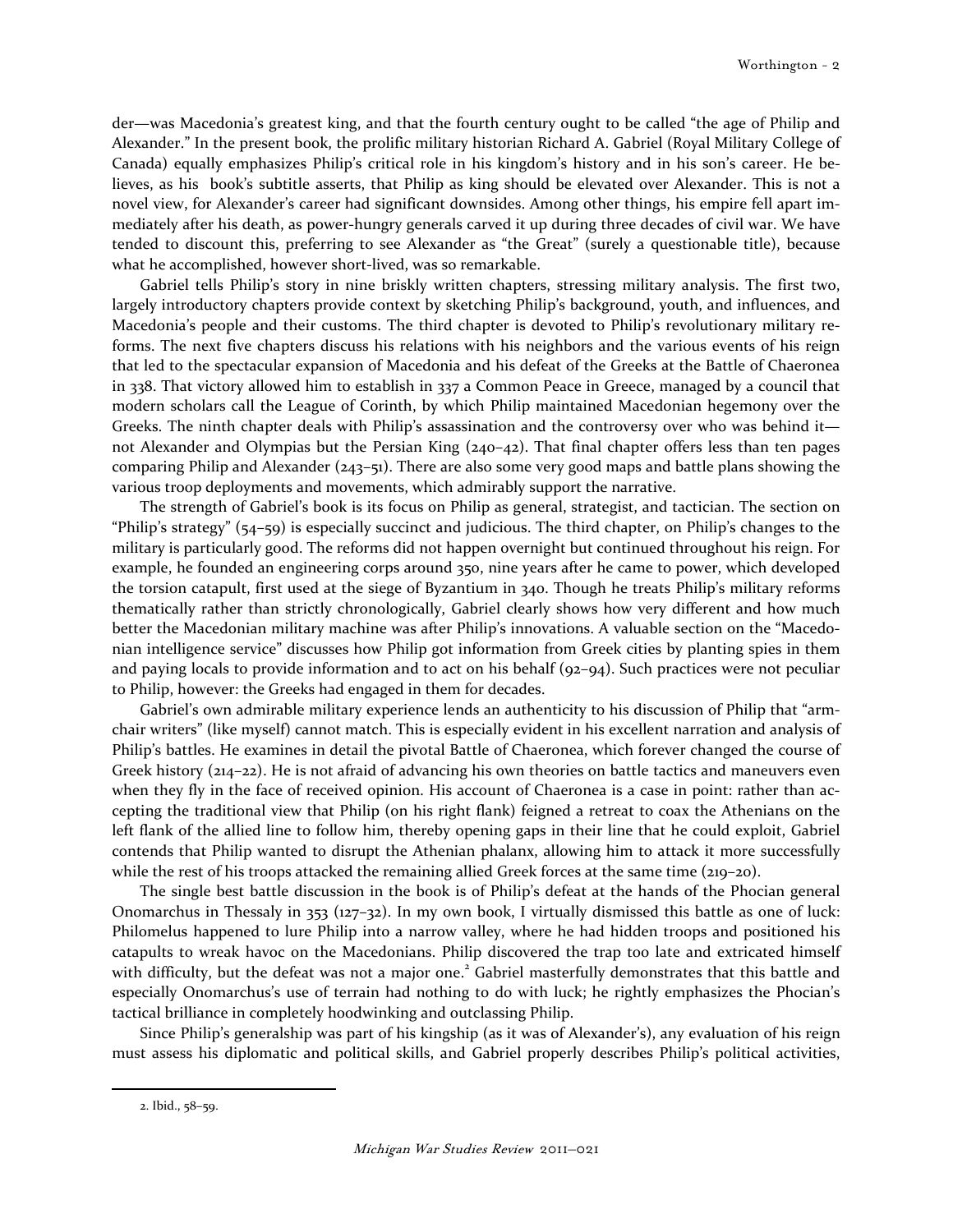underscoring his successes in the diplomatic sphere. This is in keeping with our ancient sources, who say that Philip attached more importance to diplomacy than military action.

 I make no excuse for applauding a book that praises Philip, for I believe he was a better ruler for his kingdom than Alexander. However, Gabriel's book has many weaknesses. These include factual and chronological inaccuracies, the too simplistic presentation of controversial matters, and even its subtitle. In what follows, I will point out only some of the errors I noted as I read the book.

 As to mistakes of fact, Gabriel writes that Philip was married eight times (4, 15), but our sources show only seven wives; who was number eight and what is the evidence for this marriage? On page 7, Philip's wives Nicesipolis and Olympias "turned out to be lifelong friends," but Nicesipolis died twenty days after giving birth to a daughter, probably only a year after she married Philip. On page 8, Philip's education "was probably not much different from that of his son, Alexander," but it must have been very different, for Philip was a hostage in Thebes at an age (mid-teens) when Alexander was being tutored by Aristotle! On page 10, Philip appears "[not] to be the alcoholic that Alexander became." But Alexander was not an alcoholic: he drank at parties and the like, but only on specific occasions; Gabriel portrays him as drinking from the moment he woke up. On pages 15–16, the chronology of Philip's marriages is suspect. To say Philip "occasionally had homosexual relationships with boys" (18) is a gross exaggeration: only one writer (Theopompus) hostile to Philip says he had a homosexual liaison (with only one boy), but the reader is made none the wiser about the suspect veracity of the source. Gabriel writes that during his time as a hostage, "the Thebans likely regarded Philip as little more than a country bumpkin" (24). How do we know this? Moreover, the class of men that (as Gabriel goes on to say) Philip lived and associated with strongly suggests a contrary conclusion.

 The notes also have their problems. One in particular (156, n. 73) stands out: to call Aeschines and Ctesiphon "pro-Macedonian, oligarchically-minded politicians" betrays an ignorance of their politics and policies toward Macedonia. Though their attitude to Philip and the Peace of Philocrates differed greatly from that of Demosthenes, for example, they were nevertheless trying to act in Athens' best interests and were not "pro-Macedonian." Also anyone who has read Aeschines's speeches On the False Embassy and Against Ctesiphon knows that oligarchy was the last thing he had on his mind.

 To correct some other errors in the book: Phocis was punished at the end of the Third (not Fourth) Sacred War (58). Arrian, though a Roman citizen, was a Greek, not a Roman, historian (69)—an ethnic Greek writing in Greek on Greek subjects. In 355, not everyone in Thessaly "loved Philip," as the Pheraeans' subsequent actions showed. The chronology of Philip in Thrace (145–46) is confused and unclearly presented. Philip did not agree to release Athenian prisoners "immediately" to Athenian ambassadors in 346 (169). To say that, after 346, "no state or combination of states was left that could stop [Philip]" (167) is untrue, for Philip in the later 340s tried to prevent the (for him) worrying union of Athens and Thebes (their alliance in 339 was his greatest diplomatic failure). To speak of an "anti-Macedonian faction led by Demosthenes" (175; cf. 181, 188) misrepresents politics at Athens, where there were no "factions." To claim "Persia had not intervened in Europe since Xerxes' invasion" (193) ignores the King's Peace of 386. To say that Philip was "amazed" when he saw the Sacred Band dead on the battlefield of Chaeronea (221), does not do justice to his reaction, for he burst into tears. The discussion of the settlements Philip made with the states that opposed him at Chaeronea or did not answer his call to arms is confused with the Common Peace binding on all the Greeks that followed the earlier individual settlements (225–31).

 Equally problematic is the too simplistic presentation of controversial matters. For example, Gabriel states that Philip was regent to his young nephew Amyntas for two years because of external threats facing Macedonia and that, when Philip dealt with them successfully, the people insisted he become king (5, and timeline on xi). Gabriel here prefers Justin over Diodorus, who says the Assembly elected Philip king in 359 because of the threats. A lot of scholarly ink has been splashed on the matter of Philip's accession; most of it discredits Justin's version, which says that Perdiccas was assassinated and not killed in battle!

 On page 112, the alleged "secret pact" between the Athenians and Philip whereby they would give him their ally Pydna in exchange for Amphipolis is presented as fact. But such an agreement could not have ex